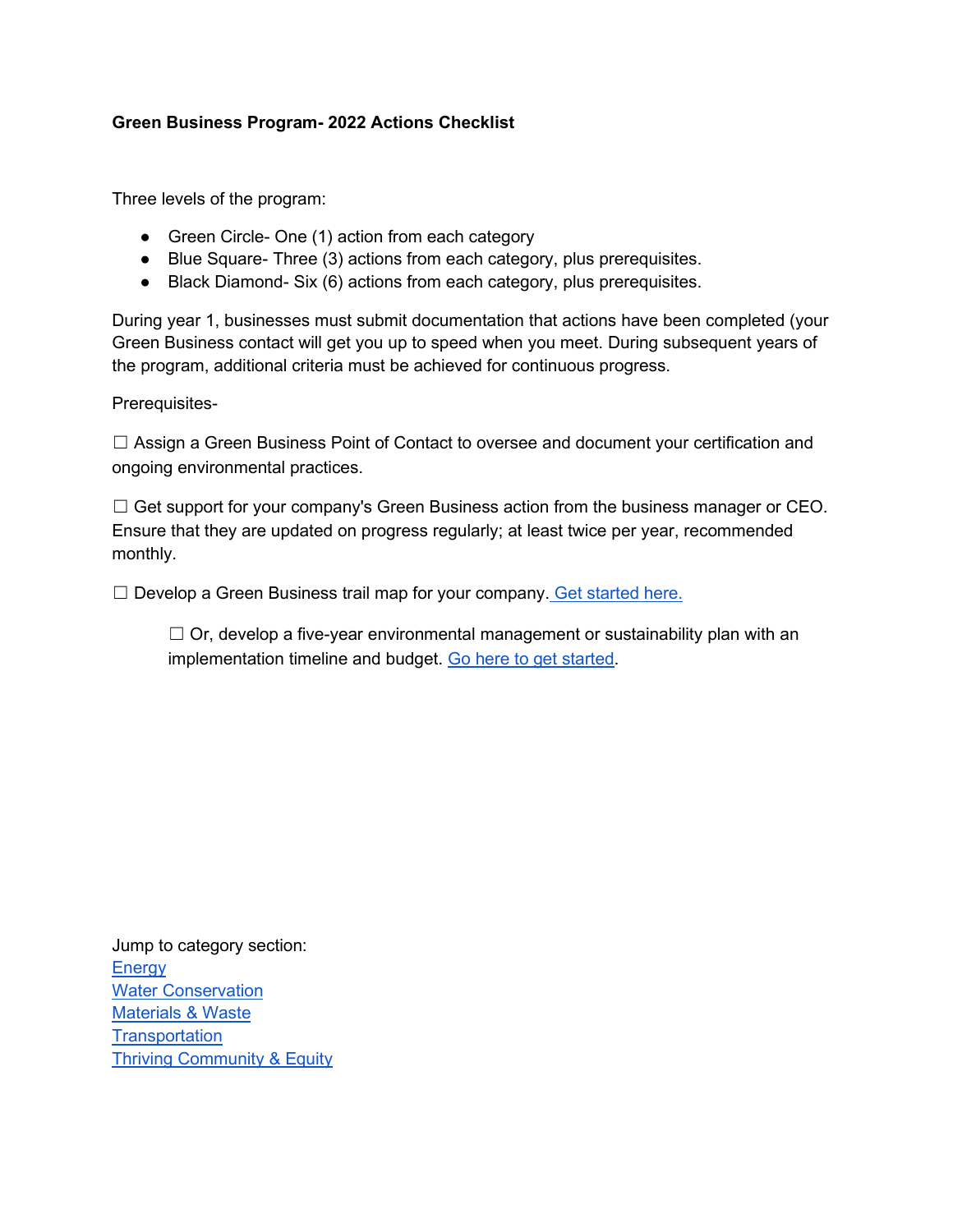## <span id="page-1-0"></span>Energy

- One (1) required for Green Circle
- Three (3) required for Blue Square
- Six (6) required for Black Diamond

Notes:

- Tenants- you may need to work with your landlord to perform actions.
- Actions have been separated into different types, three to six total within the Energy category, irrespective of action type, are required for Blue Square and Black Diamond, respectively

□ Track your monthly energy bills (electricity and natural gas). You can use the **Electricity** [Tracker](https://docs.google.com/spreadsheets/d/1OqN3DOQuas9qmWGJ8XZ2Y6MOTr-9ikjk/edit?usp=sharing&ouid=117652365782510858151&rtpof=true&sd=true) spreadsheet or [Portfolio Manager.](https://portfoliomanager.energystar.gov/) [Get started with Portfolio Manager here.](https://docs.google.com/document/d/1fTmMWAN82gHHJCRIUV1gFQybVOOyxHAyg8v0Wg0Z-bc/edit?usp=sharing)

 $\boxtimes$  Identify the top three energy users on your premises and formulate an energy plan and develop a plan to reduce energy on your premises.

 $\Box$  Develop a [Comprehensive Energy Management Plan](https://www.energystar.gov/buildings/save_energy_commercial_buildings/comprehensive_energy_management) for your premises. Note: this can be combined with your Environmental Management Plan.

#### Behavioral

 $\Box$  Keep doors closed as a policy OR install an air curtain to prevent heat escaping during winter and put signage to keep doors closed.

 $\Box$  Shade sun-exposed windows and walls during the warm season; use blinds, awnings, lowemissivity coatings, or shade trees.

 $\Box$  Use sunlight as the primary lighting source with policy to keep lights off. Install reminders to turn off lights during daylight hours.

Technical/equipment upgrades

 $\Box$  Perform a lighting energy audit and upgrade plan. [Resource here.](https://docs.google.com/document/d/1jFTyigQ7FeuMKiMSqS6MPw_Wcg810eeX21X2mQmEyic/edit?usp=sharing)

 $\Box$  Replace or work with your building owner or property management to replace all lighting with LEDs or T-8 tubes. [See here for Rocky Mountain Power incentive programs.](https://docs.google.com/spreadsheets/d/1B-bYebJXXf44c4CQFnJyABvT5kh0YosQzxr84aA21Tc/edit?usp=sharing)

 $\Box$  Install lighting controls and set to turn lights off during unoccupied hours.

 $\Box$  Install occupancy sensors in low traffic areas: (note: installing sensors in multiple rooms counts as one point). [Resource here.](https://drive.google.com/file/d/1xsBm3fBeKNsSnRqXMc8gGPz6jcAleSTG/view?usp=sharing)

> ☐ Bathrooms  $\Box$  Printing room(s)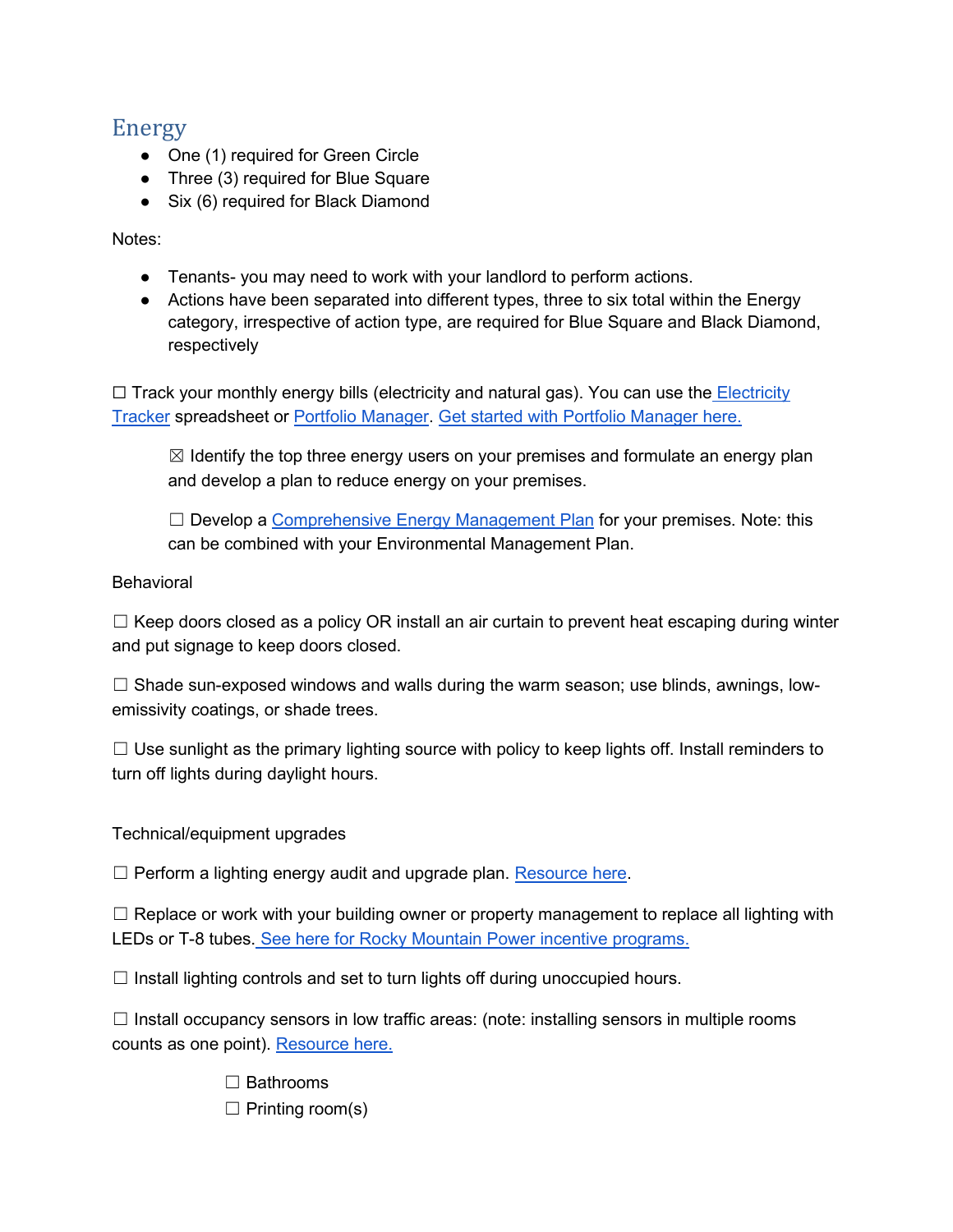$\Box$  Break room(s)

 $\Box$  Outdoor security light(s)

☐ Hallways

 $\Box$  Install a programmable thermostat and set accordingly. [Resource sheet here.](https://docs.google.com/document/d/1iIo6tTD1srjVDwCMWB8jDps5yZfhDeLXPDEFvIxw8wk/edit)

- Winter (heating) months= 68 degrees F; 55 degrees during unoccupied hours
- Summer (cooling) months= 75 degrees F during occupied hours; off at night

 $\Box$  Perform an energy audit of your premises to identify areas for weatherization improvements, e.g. caulking, weatherstripping and improved insulation. [Resource here.](https://docs.google.com/document/d/1yoUhM0_ds_vluoBqYHlS80ah4ZnqHmfjWblr0EUNDko/edit?usp=sharing)

 $\Box$  Document needed improvements and develop an implementation plan.

 $\Box$  Achieve an Energy Star score of 65 or higher. You can use [Portfolio Manager.](https://www.energystar.gov/buildings/benchmark) More [information here.](https://www.energystar.gov/buildings/building_recognition/building_certification)

 $\Box$  Insulate water heaters, boilers, major hot water pipes. [DIY instructions here.](https://www.energy.gov/energysaver/do-it-yourself-savings-project-insulate-hot-water-pipes)

□ Decrease water temperature on water heater/boiler to 120 degrees.

 $\Box$  Replace water heaters with tankless or heat pump or solar water heaters, or obtain a quote for future replacement and provide a timeline to your Green Business coordinator.

 $\Box$  Upgrade HVAC system for better efficiency, e.g. Energy Star appliances. Contact a service provisder listed at the bottom of this page. [Resource here.](https://docs.google.com/document/d/1yoUhM0_ds_vluoBqYHlS80ah4ZnqHmfjWblr0EUNDko/edit)

 $\Box$  Perform preventative HVAC maintenance every four years.

 $\Box$  Replace gas furnace(s) with an efficient electric heat pump system.

 $\Box$  Replace split or package A/C unit with one of a SEER rating of 14+ or better. [Info sheet here.](https://www.wattsmarthomes.com/sites/default/files/ckfinder/files/dfhp-technical-sheet.pdf) [Resource here.](https://www.wattsmarthomes.com/sites/default/files/ckfinder/files/ut-dfhp-info-sheet.pdf)

 $\Box$  Convert all wood fireplaces and outdoor heaters to all electric. [Resource here.](https://docs.google.com/document/d/1cjGNbt2--xJD0wSMNiu8F7mvQsTn9EU9VzTAX8xrht8/edit?usp=sharing)

 $\Box$  Achieve an insulation rating to Energy Star recommendations for your building type. See [here.](https://www.energystar.gov/campaign/seal_insulate/identify_problems_you_want_fix/diy_checks_inspections/insulation_r_values) Use [Energy Star certified insulation](https://www.energystar.gov/campaign/seal_insulate/certified_insulation) for upgrade projects.

 $\Box$  Perform an appliance audit that lists all appliances that use energy on your premises. Resources [here](https://docs.google.com/document/d/1CbCKQnsEQTZ75VLwHKtpK8ROdVDwRSgzHLUkM2Nk9Yk/edit?usp=sharing) and [here.](https://docs.google.com/spreadsheets/d/1DNN1PqGXfGrMcKyAtznm_JhMldoVabct/edit?usp=sharing&ouid=117652365782510858151&rtpof=true&sd=true)

 $\Box$  Formulate a policy and replacement plan for all applicable appliances to convert to Energy [Star.](https://www.energystar.gov/) [Incentive list here.](https://www.rockymountainpower.net/savings-energy-choices/business/wattsmart-efficiency-incentives-utah/ut-incentive-lists.html) Have (or commit to purchase) [Energy Star](https://www.energystar.gov/) appliances, and [EPEAT](https://www.epeat.net/) Silver or Gold printers, computers, monitors and mobile phones. [EPEAT guide here.](https://www.weber.edu/wsuimages/sustainability/Green%20Department%20Program/current-green-resources/energy/EPEAT.pdf)

Ensure that power saving features are optimized on all company computers and smartphones.

□ Computers, See [here for Windows](https://www.weber.edu/wsuimages/sustainability/Green%20Department%20Program/current-green-resources/energy/power-management_windows.jpg), here for [Apple.](https://www.weber.edu/wsuimages/sustainability/Green%20Department%20Program/current-green-resources/energy/power-management_apple.pdf)

 $\Box$  As a policy, use your picture for online meetings as the default versus streaming your video. Streaming requires significantly more server power.

 $\Box$  Set printer defaults to double-sided. See [here for Windows,](https://www.weber.edu/wsuimages/sustainability/Green%20Department%20Program/current-green-resources/waste-reduction/windows-default-double-sided.pdf) [here for Apple](https://www.weber.edu/wsuimages/sustainability/Green%20Department%20Program/current-green-resources/waste-reduction/apple-default-double-sided.pdf).

 $\Box$  Eliminate paper documents by having electronic forms or contracts.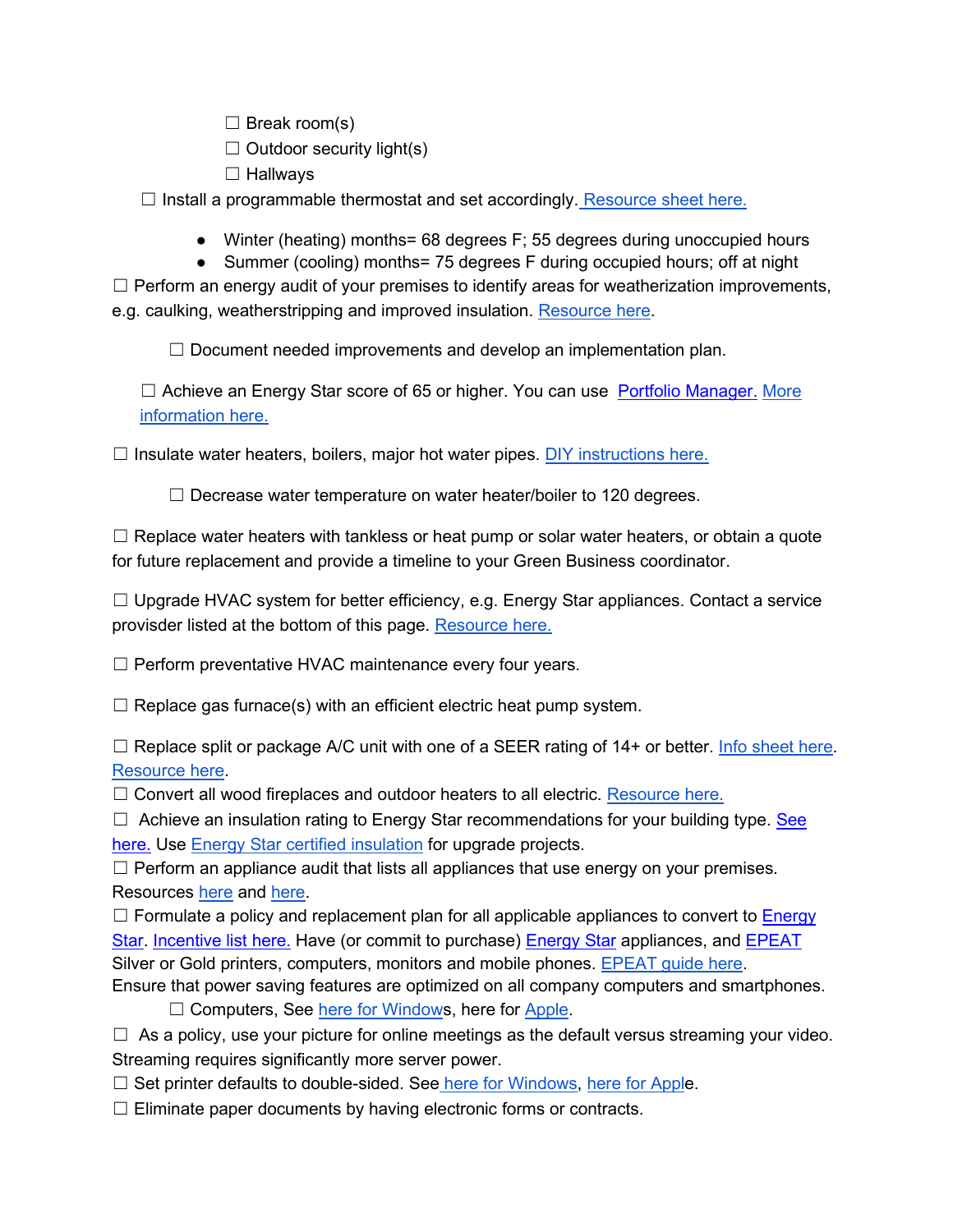$\Box$  Require that Vending Misers must be installed on all vending machines; include requirement in leasing agreements. [Resource here.](https://sustainability.tufts.edu/wp-content/uploads/VendingMiserHandout-updated020310.pdf)

□ Eliminate outdoor heating devices/gas fire pits -OR- require that the heating device or fire pit has a timer to turn off after one hour and must be manually turned on.

□ Ensure that all outdoor lighting is Dark Skies compliant. [More info here,](https://www.darksky.org/our-work/lighting/lighting-for-citizens/lighting-basics/)

 $\Box$  Install a heat tape timer(s) for your roof(s). Incentive here.

 $\Box$  Install, or get quotes and create a plan with timeline to install solar panels, geothermal or other renewable energy on your building(s). [Get started here.](https://hub.utahcleanenergy.org/solar-power/for-businesses/)

#### Policy

 $\Box$  Eliminate the use of personal printing devices and use a multipurpose central printer.

 $\Box$  Eliminate outdoor heating devices/gas fire pits -OR- require that the heating device or fire pit

has a timer to turn off after one hour and must be manually turned on. [Resource here.](https://docs.google.com/document/d/1T--MnWvueR0rRplRkWOLTfaNfBLDsnBbgJHmByTI3yY/edit?usp=sharing)

 $\Box$  Prohibit use of space heaters.

☐ Incorporate training on utilities, building systems, and energy management in employee orientation.

 $\Box$  Tenants/renters sign up for Rocky Mountain Power's **Blue Sky Program** and Dominion's [Green Therm Program.](https://www.dominionenergy.com/utah/save-energy/greentherm)

 $\Box$  An additional Energy action may be accepted, upon approval of the Green Business committee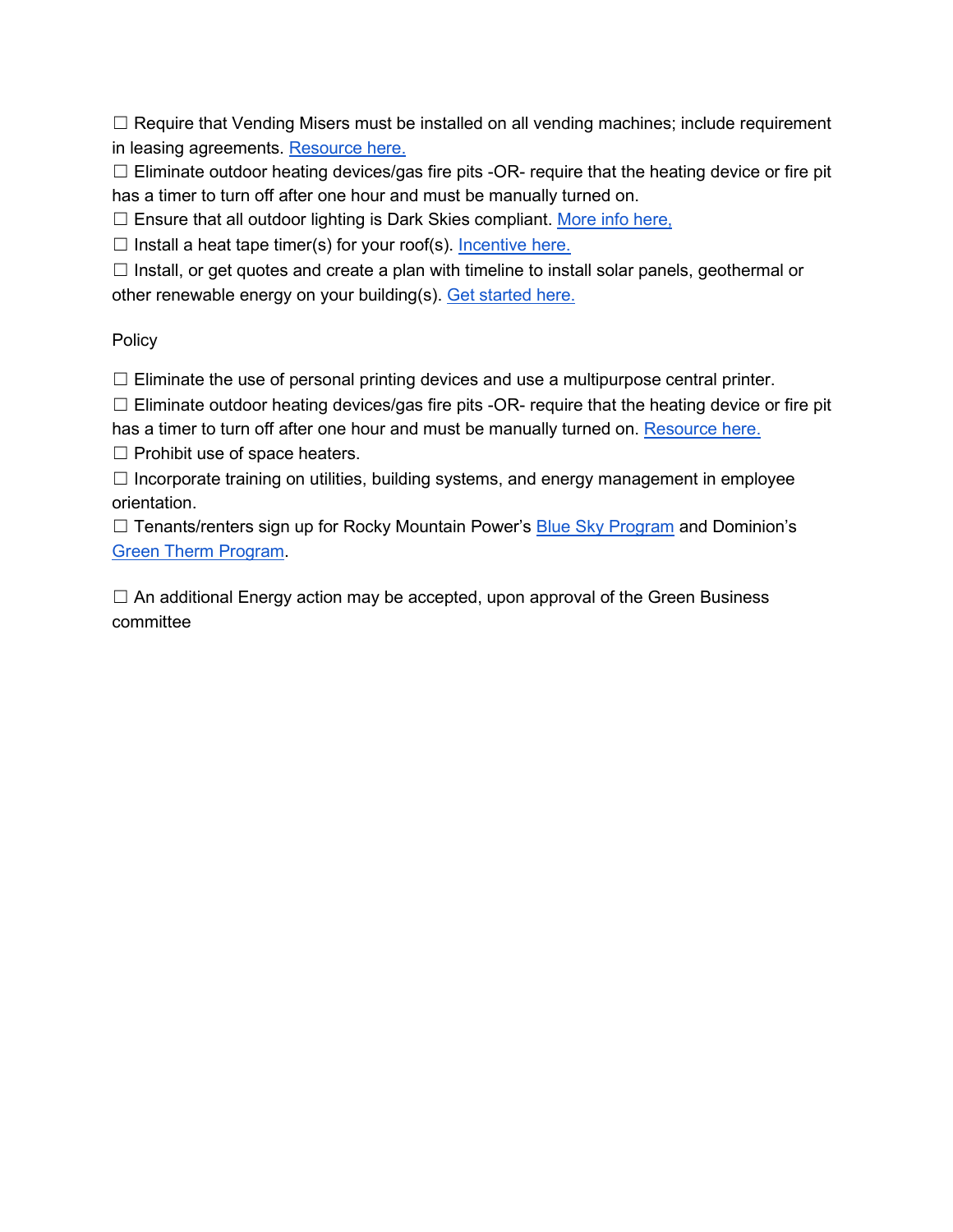## <span id="page-4-0"></span>Water Conservation

- One (1) required for Green Circle
- Three (3) required for Blue Square
- Six (6) required for Black Diamond

### **Behavioral**

 $\Box$  Educate employees to reduce water usage at all times (e.g. turning off water while washing hands, dishes), using signage or email reminders. Resource sheet under construction, check back or get in touch.

□ Check for and repair water leaks annually. [Resource here.](https://docs.google.com/document/d/1asWmhPM3AOtWLqZJys8xQpZaHemrmeCl-EOjlsAgjZY/edit?usp=sharing)

 $\Box$  Clean outdoor areas with a broom and damp mop instead of a hose. This includes parking lots, sidewalks, alleys and patios. Never hose off outdoor hardscapes or use detergents. [English](https://drive.google.com/file/d/1hyOZt9JbtHJU1HYFaul-l8th4wtJsdIA/view?usp=sharing)  [resource.](https://drive.google.com/file/d/1hyOZt9JbtHJU1HYFaul-l8th4wtJsdIA/view?usp=sharing) [Spanish resource.](https://drive.google.com/file/d/1_QNwWWGVTFAFKqxpju46DBZNaLo9k8TK/view?usp=sharing)

 $\Box$  Instill the habit for staff and employees to offer water to guests upon request rather than automatically. Ask first if ice is wanted.

 $\Box$  Prohibit the purchase of single serving plastic water bottles using business funds.

 $\Box$  Charge an extra fee for using single-use plastic water bottles.

### **Technical**

 $\Box$  Install low-flush toilets (1.28 gallons or less per flush) OR toilet tank banks (insert link) in all restrooms. [Incentives here.](https://utahwatersavers.com/) [Resource here.](https://docs.google.com/document/d/1eeIYpMG5LLaCkKI4HOxauPuspWQCIVmZK3G6CqNSHtg/edit?usp=sharing)

 $\Box$  Install 0.5 gpm faucet aerators for bathroom sinks. [Resource here.](https://docs.google.com/document/d/1eeIYpMG5LLaCkKI4HOxauPuspWQCIVmZK3G6CqNSHtg/edit?usp=sharing)

 $\Box$  Install a water reuse system. Resource coming soon.

 $\Box$  Install sensors for bathroom sinks. [Resource here.](https://docs.google.com/document/d/1eeIYpMG5LLaCkKI4HOxauPuspWQCIVmZK3G6CqNSHtg/edit?usp=sharing)

 $\Box$  Replace all urinals flushing at greater than 1.0 gallon with high-efficiency urinals, flushing at less than or equal to 0.125 gallons, or waterless urinals (check with your local building department for applicable permits). [Resource here.](https://docs.google.com/document/d/1eeIYpMG5LLaCkKI4HOxauPuspWQCIVmZK3G6CqNSHtg/edit?usp=sharing) **Policy** 

 $\Box$  Comply with all Stormwater [requirements.](https://drive.google.com/file/d/18ytXwwQbYCSLJy78F2rocb004UUgrHPK/view?usp=sharing)

 $\Box$  Install signage for employees to dispose of all cleaning water and wastewater into the sewer system, not stormwater drains or gutters. Stormwater drains go directly into our local creeks, untreated. [English here.](https://drive.google.com/file/d/1hyOZt9JbtHJU1HYFaul-l8th4wtJsdIA/view?usp=sharing) [Spanish here.](https://drive.google.com/file/d/1_QNwWWGVTFAFKqxpju46DBZNaLo9k8TK/view?usp=sharing)

 $\Box$  Develop a plan to implement fire-wise landscaping. [See here.](https://forestry.usu.edu/forest-fire/firewise-landscaping-basics)

 $\Box$  Use certified non-toxic laundry, and cleaning products in non-aerosol containers, such as [Green Seal](https://greenseal.org/) certified, [Safer Choice,](https://www.epa.gov/saferchoice) [EcoLogo,](https://spot.ul.com/professional-purchasers/) or [Environmental Working Group,](https://www.ewg.org/guides/cleaners/) with an 'A' or 'B' rating. [Resource here.](https://docs.google.com/document/d/1Qh8mVeQw4kdallZ1X9-Il9-jbFcJ-45z3MMDDVPU-0E/edit?usp=sharing)

Outdoor water use

□ Reduce turf areas to less than 25% of total landscaped area. Favor [xeriscape](https://extension.usu.edu/washington/gardening/landscapes/xeriscape) or [localscapes](https://localscapes.com/) for all landscaped areas.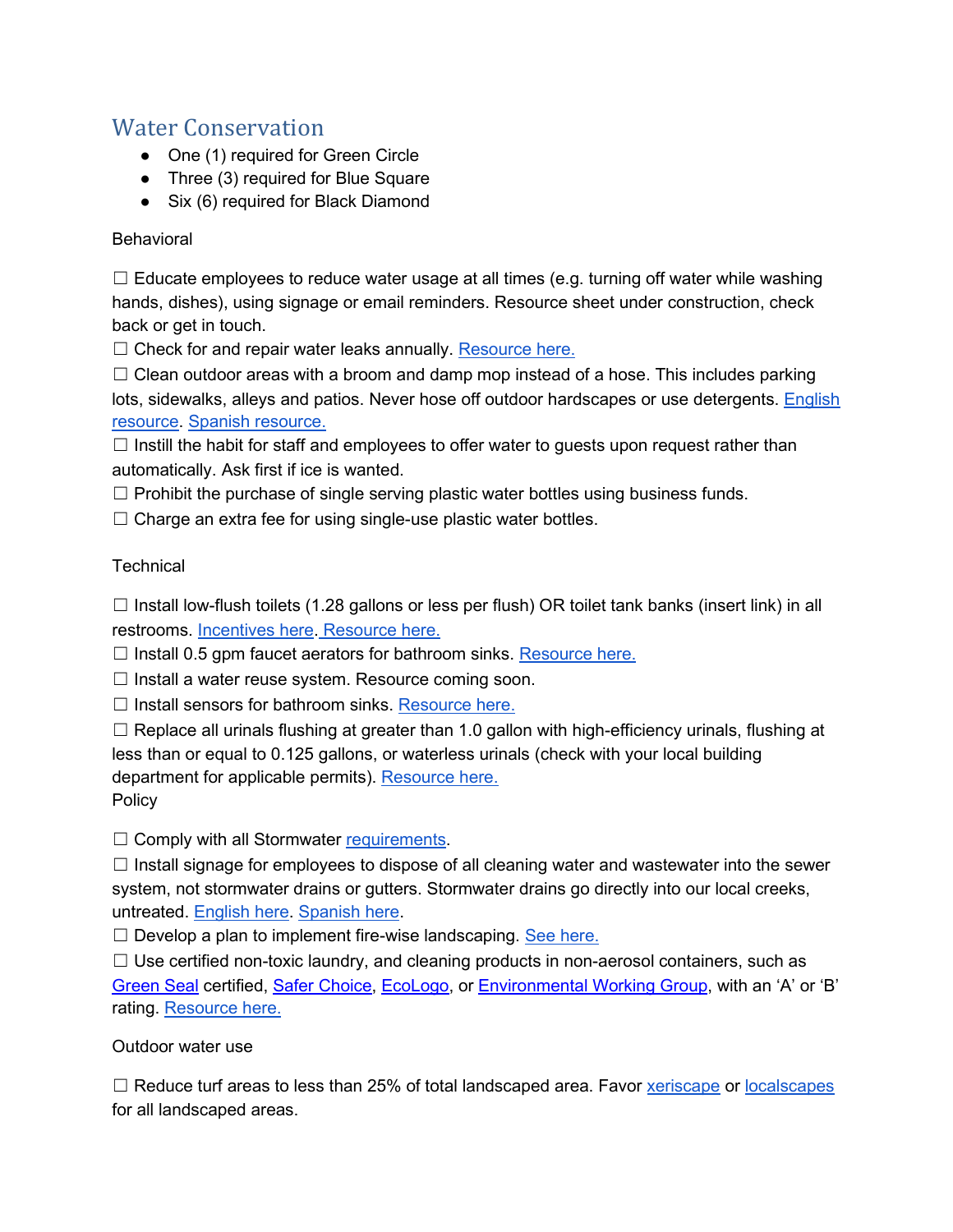$\Box$  Install a rain sensor and controls for all irrigation systems. Set according to the  $\underline{\text{State's}}$ [watering guide.](https://conservewater.utah.gov/weekly-lawn-watering-guide/)

 $\Box$  Install drip irrigation with controls, or work with your building owner to do so.

☐ Add compost and/or biochar to your landscaped areas at least once per year.

☐ Maintain a map of your property, identifying direction(s) of stormwater flow and locations of storm drain inlets. [Resource here.](https://docs.google.com/document/d/1mqviPT6qju2zwvwk1WPC3fS5Fx7hSsAsVnLGWQ7gScI/edit?usp=sharing)

□ Install a rainwater collection system, e.g. a rain barrels, for outdoor use. [Resource here.](https://www.rainwatersolutions.com/)

 $\Box$  An additional Water action may be accepted, upon approval of the Green Business committee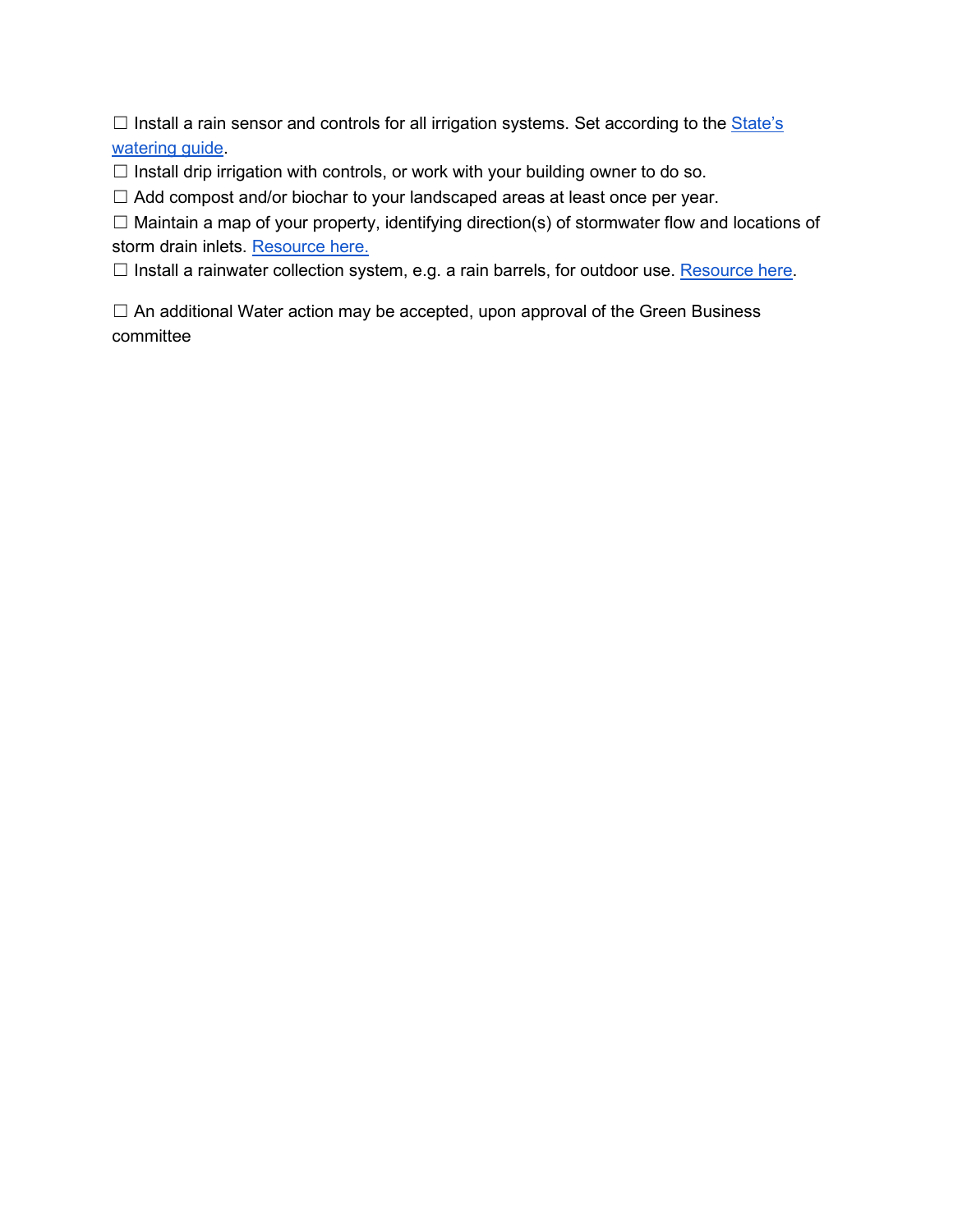## <span id="page-6-0"></span>Materials & Waste

- One (1) required for Green Circle
- Three (3) required for Blue Square
- Six (6) required for Black Diamond

 $\Box$  Utilize the organizational tool to determine the material impacts of your business\* [\(see here\)](https://www.epa.gov/smm/smm-prioritization-tools-index).

 $\Box$  Conduct a waste audit to identify the types and percentage of waste that are currently being generated and recycled. [Use this tool.](https://docs.google.com/spreadsheets/d/1SwtXMQeAPLMIIHfh_SaRgiDMdxZwxITa/edit?usp=sharing&ouid=117652365782510858151&rtpof=true&sd=true)

 $\Box$  Set a waste reduction target and develop a waste reduction plan.

 $\Box$  Divert at least 80% of your waste from landfill. [See here for a list of local haulers.](https://www.recycleutah.org/summit-county-recycling/)

 $\Box$  Designate a recycling coordinator to take responsibility for monitoring and maintaining recycling &/or food waste programs.

 $\Box$  Conduct an on-going education and training program for staff and cleaners about waste reduction, recycling, and other environmental topics. Document dates and methods (emails, meetings, lunch presentations, posters, etc.) Recycle Utah can conduct trainings, [get in touch.](mailto:%20mary@recycleutah.org)

 $\Box$  Recycle or compost at least three materials from your business premises. Materials accepted [by Recycle Utah.](https://www.recycleutah.org/materials-accepted/)

 $\Box$  Set up curbside pickup for glass or compost. [Local haulers here.](https://recycleutah.org/wp-content/uploads/2022/04/Hauler-list-2021.pdf)

 $\Box$  Eliminate the use of polystyrene, such as Styrofoam, in break rooms, food/beverage to-go water, packaging materials, and use during any company events.

 $\Box$  Implement a comprehensive, written environmentally preferred purchasing program. Resource coming soon.

 $\Box$  Work with vendors to minimize and/or take back non-recyclable product packaging and used or damaged products for reuse and recycling. Or, choose vendors that already offer these services.

Convert to  $\Box$  reusable transport packaging. [Resource here.](https://deq.utah.gov/sbeap/converting-to-reusable-transport-packaging)

☐ Purchase paper products with at least 30% post-consumer recycled content. Resource coming soon.

 $\Box$  Convert to electronic e.g. invoicing, document signatures, etc.

 $\Box$  Purchase environmentally preferable (e.g. biodegradable, naturally-derived, organic) cleaning products and soaps. Use certified non-toxic laundry, and cleaning products in nonaerosol containers, such as [Green Seal](https://greenseal.org/) certified, [Safer Choice,](https://www.epa.gov/saferchoice) [EcoLogo,](https://spot.ul.com/professional-purchasers/) or [Environmental](https://www.ewg.org/guides/cleaners/)  [Working Group,](https://www.ewg.org/guides/cleaners/) with an 'A' or 'B' rating. [Resource here.](https://docs.google.com/document/d/1Qh8mVeQw4kdallZ1X9-Il9-jbFcJ-45z3MMDDVPU-0E/edit?usp=sharing)

□ Send used printer toner cartridges back to the manufacturer or local service provider for recycling or refilling.

 $\Box$  Eliminate unsolicited mail from your mailbox. Register at

[www.directmail.com/mail\\_preference](http://www.directmail.com/mail_preference) and [www.catalogchoice.org](http://www.catalogchoice.org/) to reduce your junk mail.

☐ Eliminate coffee machines that require single-use pods.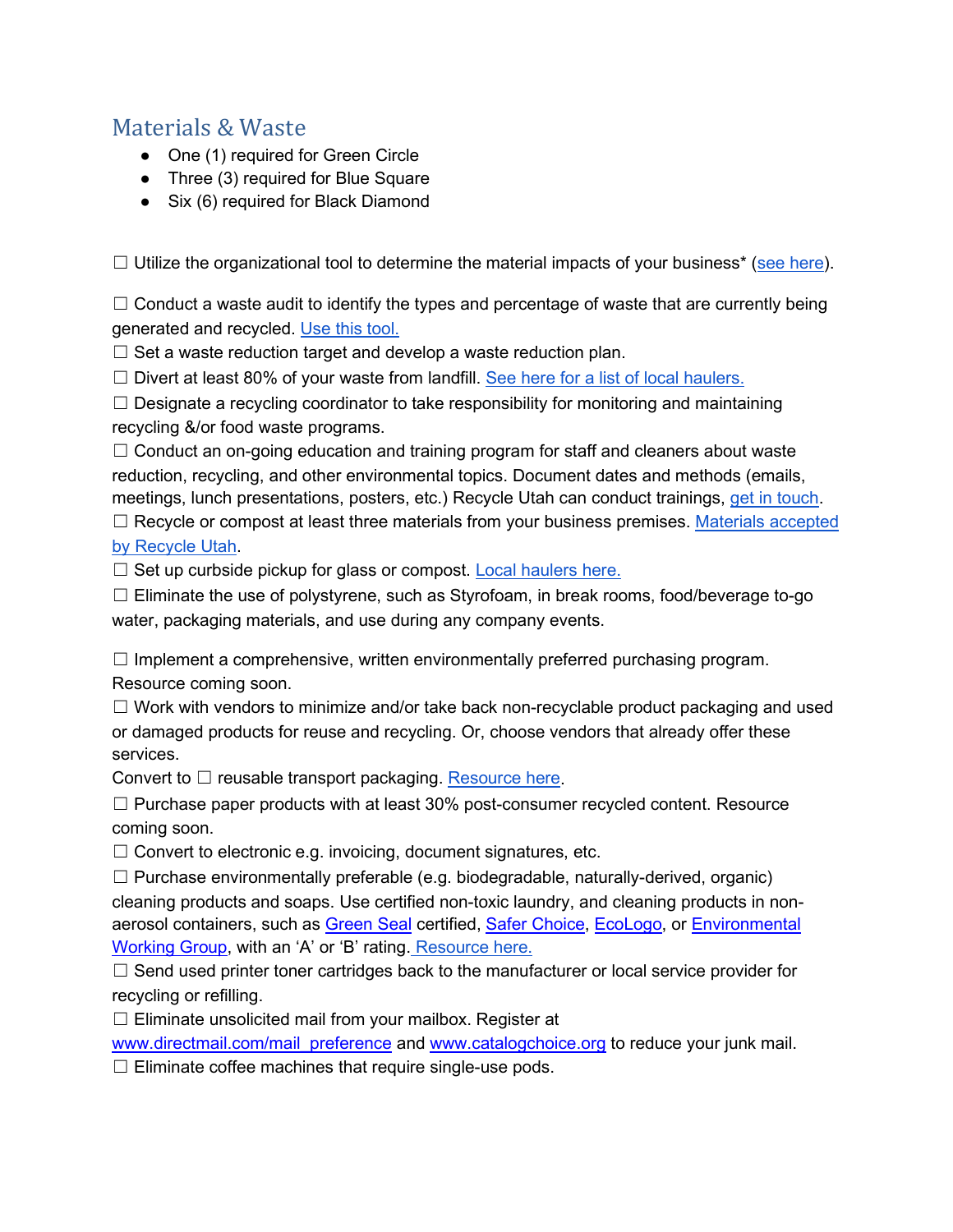$\Box$  Eliminate individual, single-use bottles of water for employees and guests. Switch to alternatives such as tap water and durable glasses, water filters, providing water coolers or water fill stations.

 $\Box$  Eliminate the use of single-use plastic items.

□ Offer incentives for customers who bring their own reusable bags, coffee mugs, containers, etc.

 $\Box$  Implement an "Ask First" policy and ask your customers the choice of whether or not they want their purchases bagged.

☐ Sell second-hand/refurbished goods or provide rentals for reuse of materials and sharing economy.

☐ Purchase second hand goods during office remodeling projects.

☐ Donate usable outdated equipment and supplies to nonprofit groups, schools, etc. or ensure proper recycling.

□ Purchase furnishings that are used, made with reclaimed or recycled materials. Resource her  $\Box$  Print promotional and marketing materials with vegetable-based inks.

 $\Box$  An additional Materials action may be accepted, upon approval of the Green Business committee.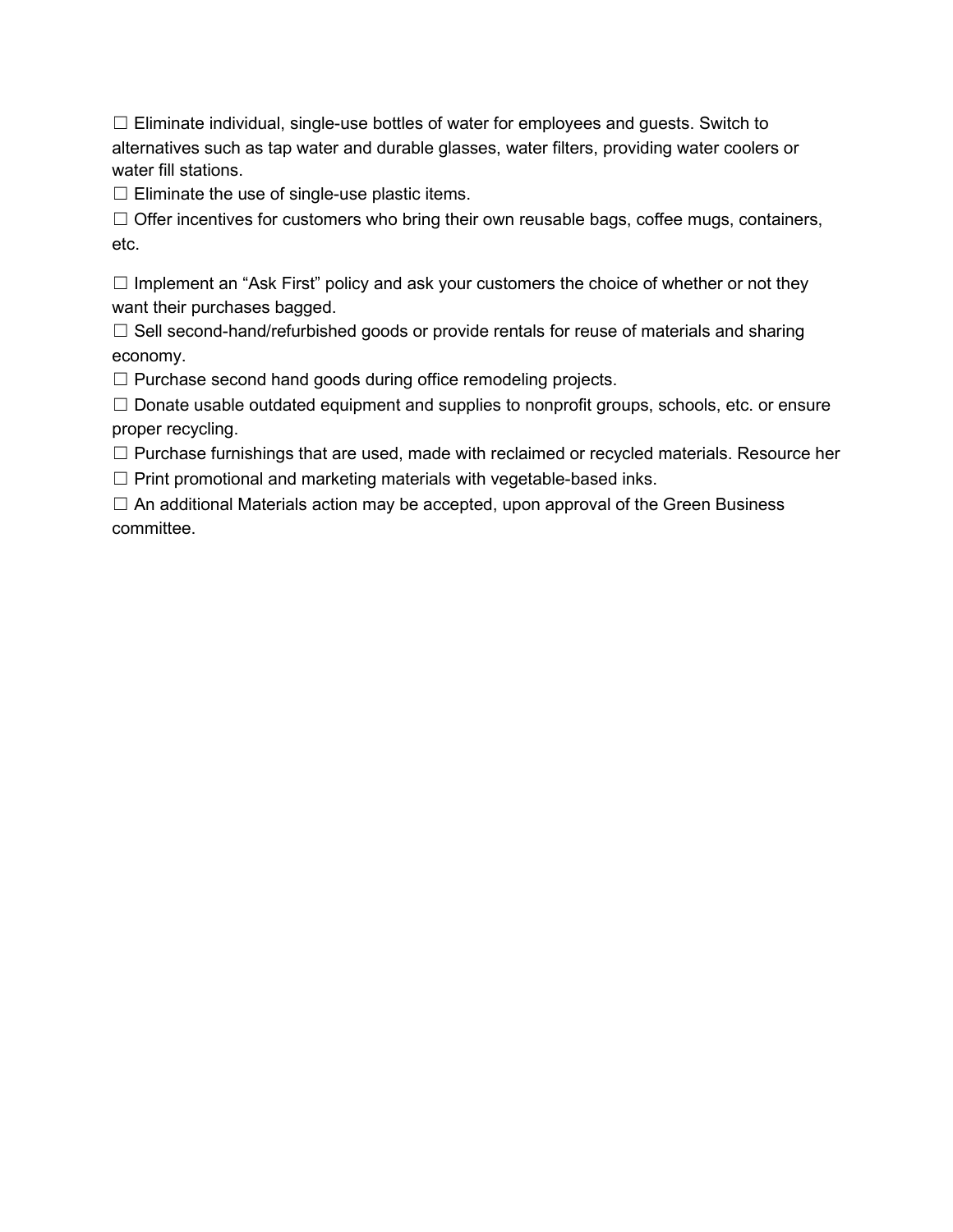# <span id="page-8-0"></span>Transportation

- One (1) required for Green Circle
- Three (3) required for Blue Square
- Six (6) required for Black Diamond

 $\Box$  Track annual mileage of company car(s). Resource coming soon.

 $\Box$  Allow telecommuting and/or flexible schedules so employees can avoid heavy traffic, driving on bad air quality days, and reduce commuter miles driven. Resource coming soon.

 $\Box$  Adopt and communicate a no idling vehicle policy for employees, customers and vendors who conduct business at your establishment. Install Idle-free decals on company vehicles.

[Request decals.](mailto:%20celia.peterson@parkcity.org) Park City's Idling ordinance; Summit County's Idling ordinance.

□ Install an Idle-free signage on your premises. [Resource here.](https://docs.google.com/document/d/1LaxYLbtmro3Zk_Y6Kn8ts70ap8AZnkkIxAJ-TX7cegU/edit?usp=sharing)

 $\Box$  Implement a trip-chaining policy, i.e. link trips to accomplish all errands for your facility in one outing., and educate all employees. [Resource here.](https://docs.google.com/document/d/1-VxuUoR5gcmlsjay8LKYZbFd796TO246tQGXgZpMJjM/edit?usp=sharing)

 $\Box$  Install EV chargers at your lot for your customers. Submit the location of your (planned) EV chargers. If not already installed, research the feasibility for installing EV chargers at your business and provide a timeline. If you lease your space, share your findings with your property owner/manager. If not feasible, find the nearest charging stations and communicate them to your customers/employees. Note: Park City Municipal Summit County waive building fees for installation of EVSE within City limits[.](https://www.rockymountainpower.net/savings-energy-choices/electric-vehicles.html) [Incentives here.](https://www.rockymountainpower.net/savings-energy-choices/electric-vehicles.html) Contact [Leaders for Clean Air](http://leadersforcleanair.org/) for assistance.

 $\Box$  Prominently display public transit map for your customers to access. [PC Map here.](https://www.parkcity.org/departments/transit-bus/routes-schedules) High [Valley Transit map here.](https://highvalleytransit.org/)

 $\Box$  Install bike racks on your premises. Park City Municipal and Summit County install free bike racks for businesses. [Request a rack here.](https://www.parkcity.org/departments/transportation-planning/transportation-demand-management-programs/request-a-rack-program)

□ Subsidize PC-SLC connect passes for employees. [See here.](https://www.rideuta.com/Rider-Tools/Schedules-and-Maps/902-PC-SLC-Connect)

☐ Provide transportation guides on premises, including information about Park City Transit and High Valley Transit, nearest stops, park and rides, etc.

 $\Box$  Provide priority carpool parking spaces for employees.

 $\Box$  Offer transit, active transportation, and transit car-pooling incentives for your employees with Park City's free [Ride On program.](https://www.parkcity.org/departments/lifestyle-choices/ride-on-carpooling-app)

 $\Box$  Prepare a plan to replace all company vehicles with electric by 2030.

 $\Box$  Join the Utah Climate Action Network's electrified fleets working group, [Email Chris Thomas.](mailto:christopher.thomas@slc.gov)

 $\Box$  Provide shower facilities for employees who walk, jog or bike to work. Consider contracting with a nearby gym or otherwise to allow use of showers.

 $\Box$  Encourage bicycling to work by offering rebates on bicycles bought for commuting, or provide employees a stipend or subsidy for bicycle maintenance.

- $\Box$  Provide one or more company bicycles or e-bikes for employee use.
- $\Box$  Prove that at least 20% of staff walk, bike, carpool, ride transit, or telecommute to work.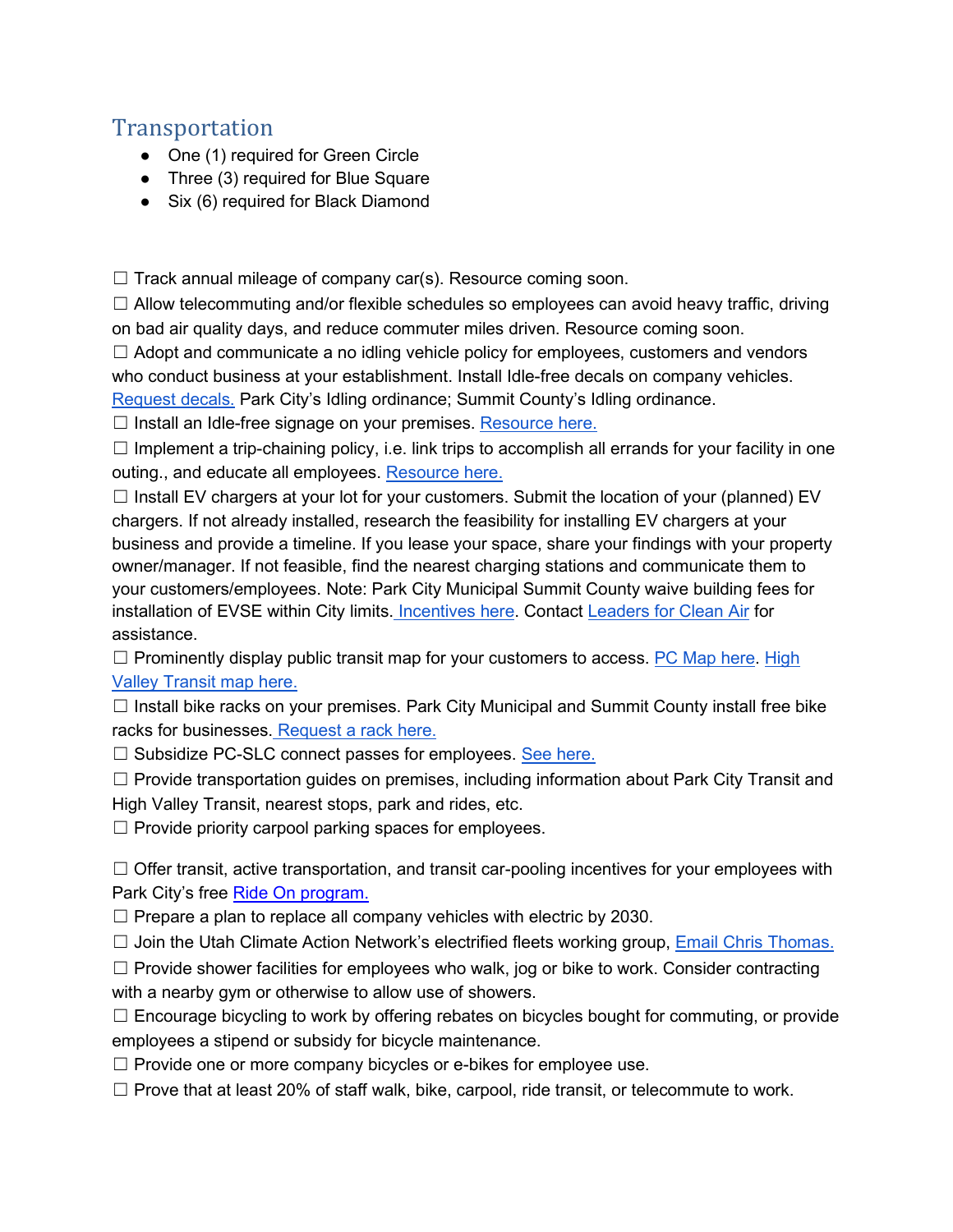□ Provide a carpool shuttle, UTA or otherwise, for employees. [See here.](https://www.rideuta.com/Services/Vanpool)

□ Subsidize a [Summit Bike Share](https://www.summitbikeshare.com/) membership for your employees.

☐ An additional Transportation action may be accepted, upon approval of the Green Business committee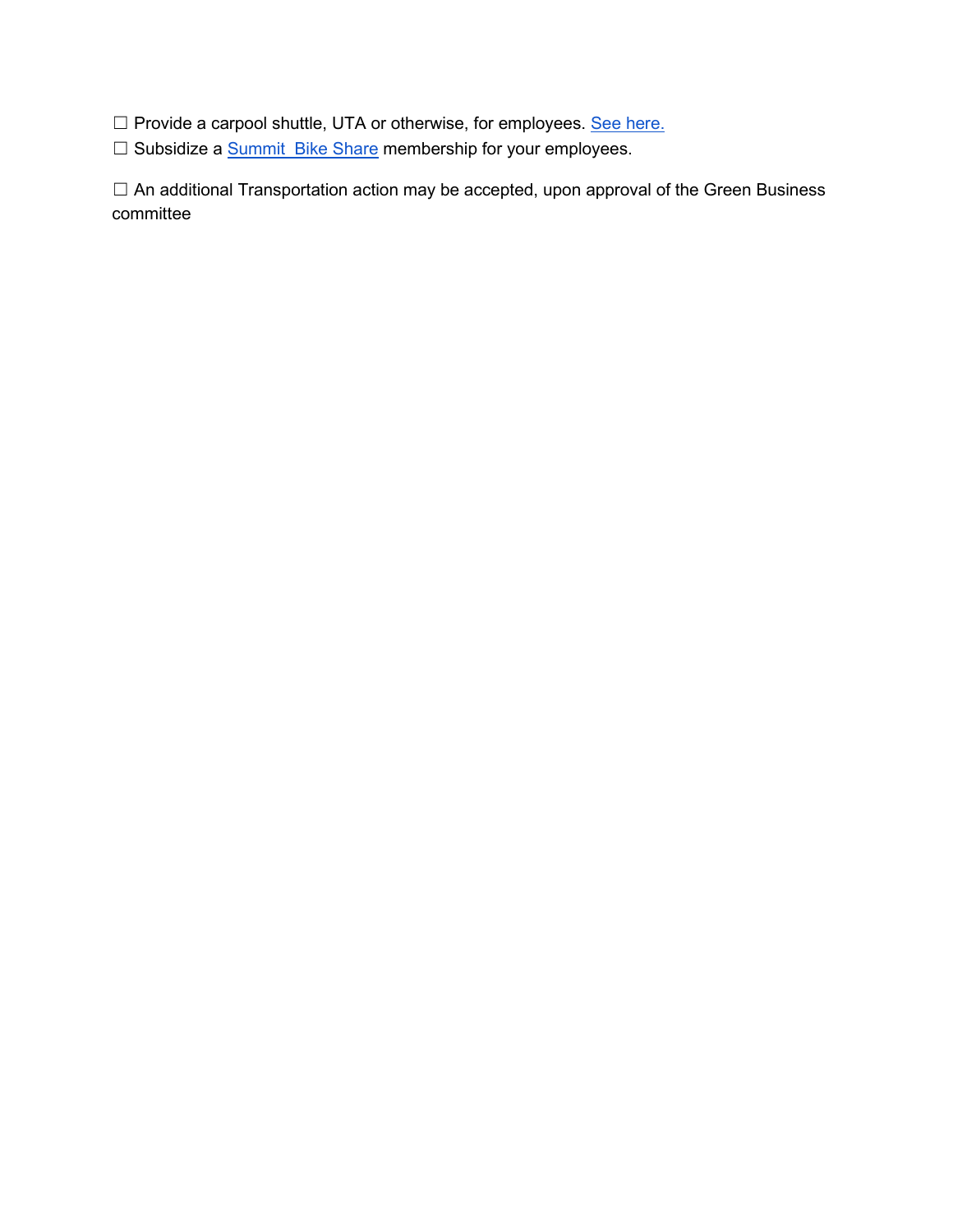# <span id="page-10-0"></span>Thriving Community & Equity

- Three (3) required for Blue Square
- Six (6) required for Black Diamond

 $\Box$  Pay all employees a living wage. [See here.](https://livingwage.mit.edu/counties/49043)

 $\Box$  Track gender/race pay gaps within your business.

 $\Box$  Eliminate gender/race pay gaps within your business.

 $\Box$  Enact a policy that all contractors will be paid a living wage.

 $\Box$  Implement policy to contract with local vendors and suppliers. Communicate to all staff in purchasing.

☐ Recruit one new business to sign up for the Green Business program. Note: the business must be located within Summit County.

 $\Box$  Communicate your sustainability efforts publicly by publicizing your practices on your website and/or an in-house display.

 $\Box$  Your CEO or General Manager publicly commits to working together with the Green Business Program on community climate action and/or environmental goals (e.g. net-zero carbon or concrete greenhouse gas reductions by 2030, or other ambitious business goals related to water, zero waste, etc.). These goals can be shared on your own website or commercial premises, the Green Business website (when launched), and/or the Utah [Sustainable Business Coalition](https://www.utahsbc.org/) website.

 $\Box$  Implement an annual campaign to engage your clients or customers in your climate action and sustainability work. Within this campaign, communicate the impact you are having to reduce environmental impacts and improve the local community.

 $\Box$  Incorporate sustainability best-practices into employee onboarding processes, documents, training and development. We could provide a link here to an example of an employee training manual, Resource coming soon.

 $\Box$  Organize annual workshops for your employees that include updates on your organization's environmental operations, expected behaviors, and organizational goals. Generation of new ideas from all employees must be invited as well.

 $\Box$  Organize a community clean up activity for staff. Contact Recycle Utah for [grabbers.](mailto:%20outreach@recycleutah.org)

 $\Box$  Organize a tree planting event at your premises or sponsor a tree through [Planting Park City.](https://www.parkcity.org/departments/environmental-sustainability/planting-park-city)

 $\Box$  Pay employees one or two full days/year to do community service with selected community organizations. Resource coming soon.

 $\Box$  Employ hard-go-place workers (formerly incarcerated, workers with different abilities, etc.)

□ Decorate your business using art bought from local artists.

 $\Box$  Ensure business is fully ADA accessible. [Resource here.](https://docs.google.com/document/d/1ZRb7NsOfM5FLrBdpkg_HBXKsAl-Lgbsx583HdVph2-I/edit?usp=sharing)

 $\Box$  Provide materials appropriate for deaf and/or blind visitors. [Resource here.](https://docs.google.com/document/d/1ZRb7NsOfM5FLrBdpkg_HBXKsAl-Lgbsx583HdVph2-I/edit?usp=sharing)